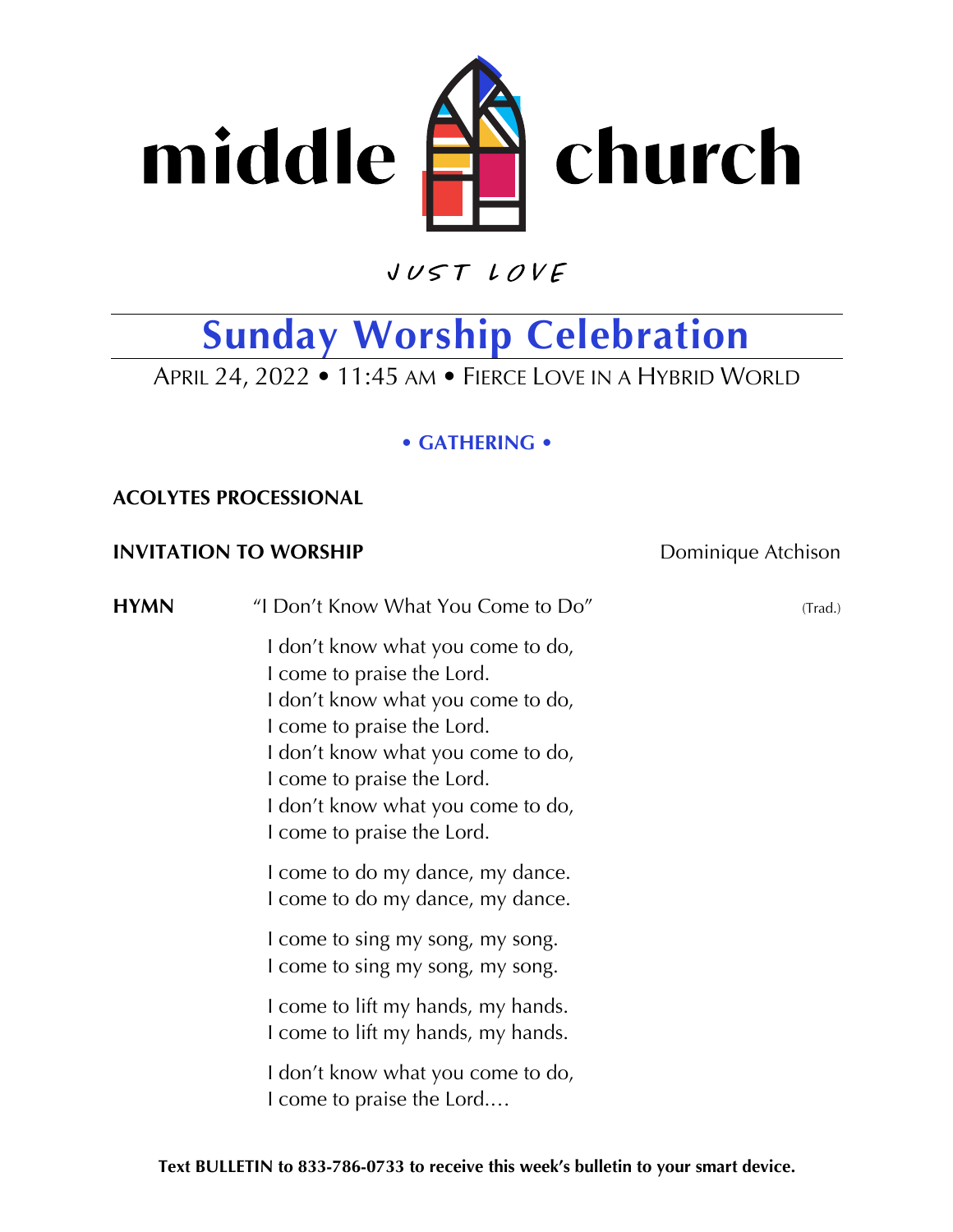### **• REFLECTING •**

## **MESSAGE FOR ALL AGES** Ben Perry & Zachary Stevens-Walter

"Siyahamba" (South African Traditional Song)

We are marching in the light of God, we are marching in the light of God.

### **MIDDLE RISING** Rachael Ward

### **PRAYERS OF THE PEOPLE / LORD'S PRAYER DATE:** Darrell Hamilton

Ever-loving and holy God, hallowed be your name. Your reign come, your will be done, on earth as it is in heaven. Give us this day our daily bread, and forgive us our sins, as we forgive those who sin against us, and lead us not into temptation, but deliver us from evil, for yours is the reign, and the power, and the glory, forever. **Amen.**

### **CONGREGATIONAL AMEN**

### **PASSING OF THE PEACE**

| <b>ANTHEM</b>                                                      | "Glory"                                                               | (L. Lynn, C. Smith, J. Stephens) |
|--------------------------------------------------------------------|-----------------------------------------------------------------------|----------------------------------|
|                                                                    | Jerriese Johnson Gospel Choir                                         |                                  |
|                                                                    | Alex Bertrand, soloist • Matthew Johnson Harris, rapper               |                                  |
| <b>SCRIPTURE</b>                                                   | 1 John $4.7-21$                                                       | Dominique Atchison               |
|                                                                    | <b>SERMONIC SOLO</b> "A Face in the Crowd"<br>Antwayn Hopper, soloist | (Elvis Costello)                 |
| <b>SERMON</b>                                                      | "Rescuing Jesus with Fierce Love"                                     | Jacqui Lewis                     |
| • RESPONDING •                                                     |                                                                       |                                  |
|                                                                    | <b>INVITATION TO JOIN THE MOVEMENT</b>                                | Lisa Heilig & Tammy Johnson      |
| <b>OFFERTORY</b>                                                   | "Brand New Day"                                                       | (Ruthie Foster)                  |
| Donate at middlechurch.org/donate or Venmo @MiddleCollegiateChurch |                                                                       |                                  |
| <b>DEDICATION PRAYER</b>                                           |                                                                       | Natalie Renee Perkins            |



### 2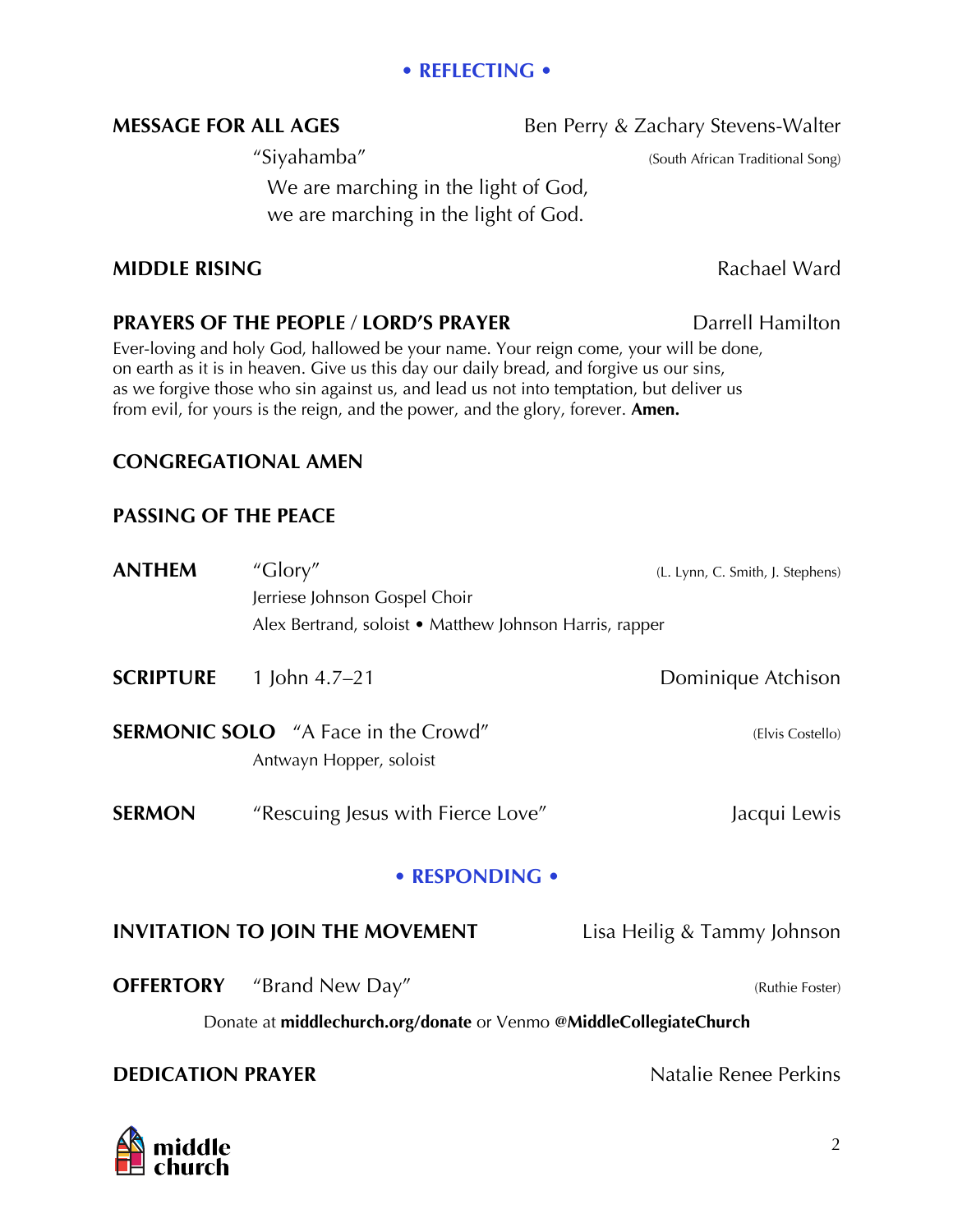**HYMN** "Total Praise" (Richard Smallwood) (Richard Smallwood)

Lord, I will lift mine eyes to the hills Knowing my help is coming from You. Your peace You give me in time of the storm.

You are the source of my strength. You are the strength of my life. I lift my hands in total praise to You.

### **BENEDICTION** Jacqui Lewis

### **POSTLUDE** Chris Whittaker, pianist

### **PARTICIPATING IN THE CELEBRATION • For all credits, visit YouTube.com/MiddleChurch**.

**Small Gospel Ensemble** • John Del Cueto, Director of Music and Choirs • Sopranos: Deborah Berg McCarthy, Gina Simone Pemberton, Natalie Maust; Altos: Tina Owens, Sandra Santana; Tenors: Kaede Helck, Penny Lane, Matt Ackerman.

**Middle Church Band** • Jeremy Price, keyboards; Sam Weber, bass; Jonathon Peretz, drums

## **Sermon in Action**

## THIS WEEK: RESCUING JESUS WITH FIERCE LOVE

- If God is Love, who is Jesus?
- How does this sermon help you liberate Jesus from the box he is in?
- How can we rise as Easter people all year long?

## LAST WEEK: THIS HERE FLESH

- This greatest story ever told features God coming all the way down into human history as Word made flesh. How does that word live in you?
- How can you be the Rising?
- How can we—this here flesh—be the resurrection?

### **PRAYER CORNER** *Please pray with us this week for these people and concerns.* **We are praying for all our Middle family every day.**

Nesta King; Gloria Cunningham Burgess Alicia Swain Janna Myers Sheila Robinson Renee [Cunningham Marshall Drexel Cunningham Valencia Armijio Brittany Davis Reddick Cunningham](https://www.middlechurch.org/prayer/)  Skip Reid Sheila Harding Amanda Ashcraft Jacqui Lewis Pam Payne Family Marc Aronson Mia McClain Bridget Kelso Anthony Joe Tigner Robert Cunningham Vallory Leca Devora Jones Louise Tatum Michael Bos Connie Acquaah Darrell Hamilton Ben Perry Cori Margolin Joy Rosenthal Dolly Catherine Vail Jessie Matei Darron and Marian Cunningham Ukraine Ellisi Tirali and The Raider Nation

**To make a prayer request,** request a call from a Middle pastor, or inquire about financial assistance, visit **middlechurch.org/prayer/**.



3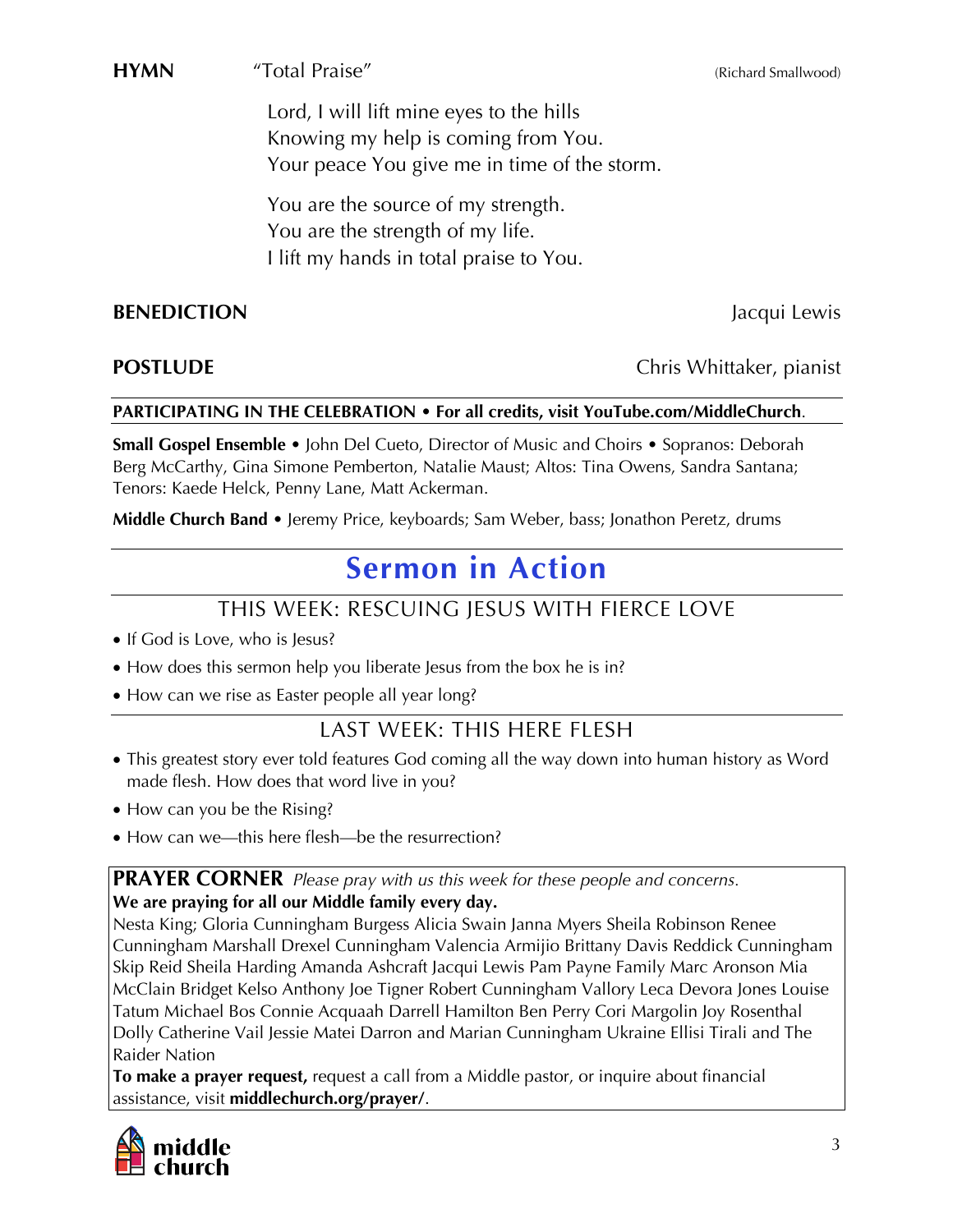# **[Welcome to Middle Church](https://www.middlechurch.org)**

**We are glad you are worshipping with us today.** If you are visiting for the first time, we invite you to return often and make Middle Church a home for you, your family, and friends. Sign up for updates or weekly emails at middlechurch.org.

**Text BULLETIN to (833) 786-0733 to receive this week's bulletin to your smart device.**

**VIDEOS AND PODCASTS** — Worship music and sermon videos: **youtube.com/MiddleNYC**. Re-watch the Worship Celebration livestream: **facebook.com/MiddleCollegiateChurch**. Middle Church podcast: **middlechurch.org/podcasts**.

### **GIVING AT MIDDLE**—

### *Dear Middle Family* —

The votes have been cast and it has been decided that Middle WILL rebuild on our historic site! Glory be to God! You have been incredible stewards of your gifts with us to keep this movement of love and justice thriving during these last two years of pandemic and fire trauma. **To date, you have contributed \$787,635.92 toward our congregational goal of \$1,050,000 in contributions (that's 50% of our operating budget this year) to fund our ministry programming.** THANK YOU for your commitment to this movement! We do this together, to bring the KIN-dom of God to these streets and to cast our fierce love out into the world.

As we now move steadfastly into our season of resurrection, we will shift our resources into "One Fund" combined to achieve our operations and rebuilding needs for the years to come. In this moment, please continue to give in the generous way that you have been. **And plan to join us on May 15th for our Congregational Meeting where we'll discuss our One Fund in greater details and how to make your contributions most impactful.**

We're grateful for who you are as part of this community! Love— *Jacqui, Darren Johnston–Consistory Chair, and the entire Middle Church Consistory*

### **[To support our ongoing ministry, programs, operations, and](https://www.middlechurch.org/donate/)  rebuilding:**

- Visit **middlechurch.org/donate**
- Venmo **@MiddleCollegiateChurch**

### **To mail contributions to Middle Church, please address them to:**

• Middle Collegiate Church, Attn: Stewardship Dept. 240 East 10th Street—Suite 8C, New York, NY 10003

**Charitable Giving** may require use of Middle Collegiate Church's EIN: 13-5564117 (aka "Ministers, Elders and Deacons of the Reformed Protestant Dutch Church of the City of New York")

**[Please reach out to our Stewardship Director, Devon Mosley](mailto:stewardship@middlechurch.org)  (stewardship@middlechurch.org) to discuss any questions about your giving plan.** 

### **DONATE BY PHONE**

To make a donation to Middle Church, scan the code below with your smartphone camera.